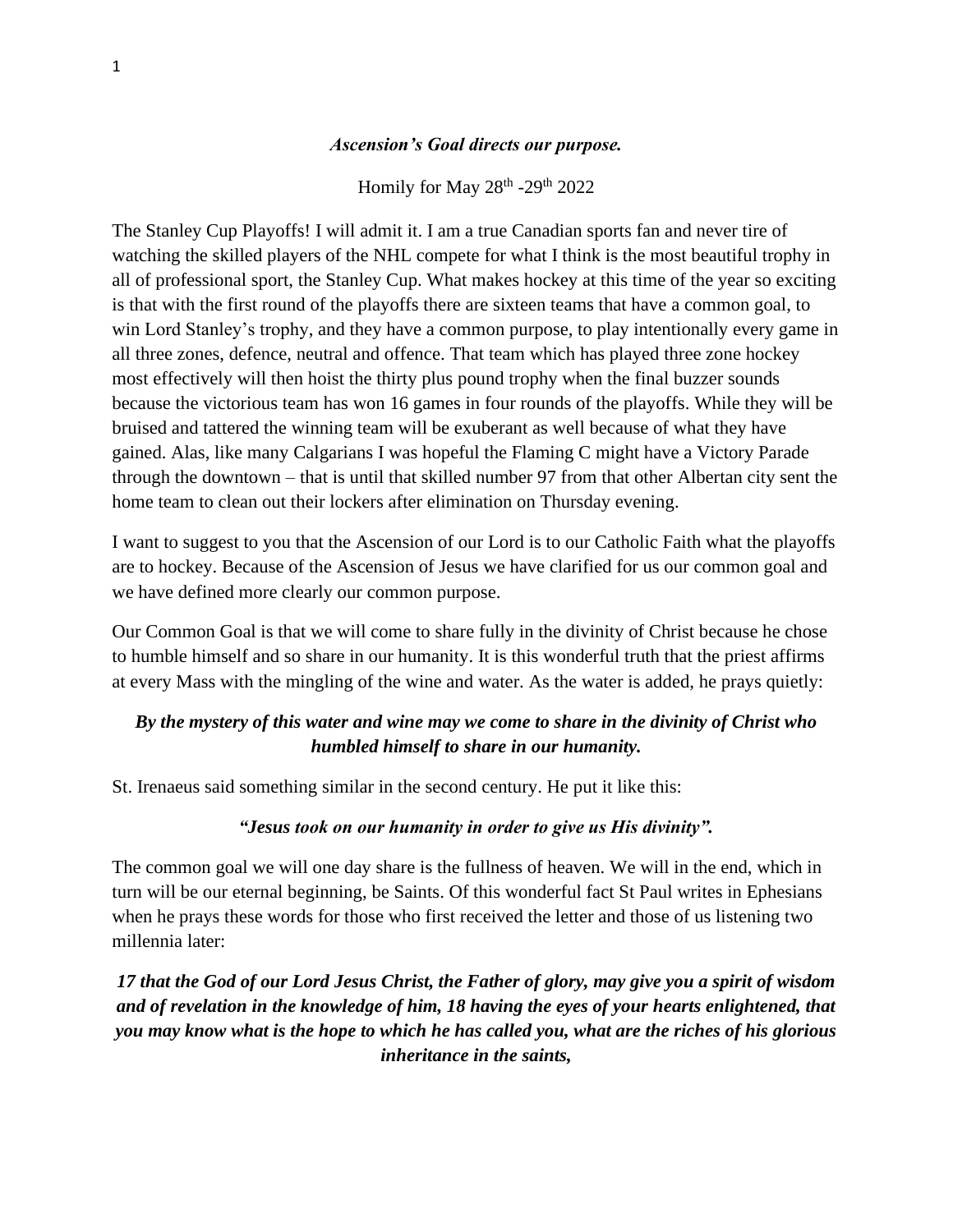The Ascension of the Lord announces to us that we have a solid and lasting hope, the glorious inheritance in the saints, heaven itself, which is our common goal. St Leo the Great, who was Pope from 440-461, in speaking about the Ascension of Jesus and what it means for us commented:

## *Today we are not only made possessors of Paradise but with Christ we have ascended, mystically but also really, to the highest Heavens and have won through Christ a grace more wonderful than the one we had lost.*

For the Apostles, as Luke tells us the realization of what the ascension meant filled them with great joy. A joy that was like, well winning the Stanley Cup. The Ascension strengthens and nourishes our hope of attaining Heaven. It invites us always to lift up our heart, as the preface of the Mass says, and seek the things that are above. Our hope is very great because Christ himself has gone to prepare a dwelling place for us.

But notice this; with our goal in mind because the eyes of our heart have been enlightened to be a hope-filled people, we are given focus so that in the present we can live out our common purpose. You will notice in the passage from Acts the angels admonish the disciples.

# *"Men of Galilee, why do you stand looking into heaven? This Jesus, who was taken up from you into heaven, will come in the same way as you saw him go into heaven."*

Here is the point; the Church is not to spend her time heaven gazing. Rather, knowing our goal, which is heaven, our gaze, as the Church is to look outwards to the world. Such a focus will give us the common goal so clearly articulated in both the Acts of the Apostles and The Gospel. Both were from the hand of one author, St. Luke.

St. Peter's is a community that has a clear understanding of our common goal and so our common purpose is clearly being embodied in our corporate life. May we be inspired by the Feast of the Ascension of become ever more committed to this common purpose to bring Jesus to those who are without hope and without God.

What is remarkable about the reading from Acts is the interaction between Jesus and the apostles that so clearly states the Church's purpose. The Apostles now know that Jesus is the King who has come to establish the Kingdom of God and so they ask him: Jesus are you now going to restore the Kingdom to Israel? This is what they have been praying for, he is the Promised one who would establish a Kingdom that would never end and that through this Kingdom God would bless the world.

They ask the 25,000 Question, so Jesus are you going to restore the Kingdom to Israel and listen to his answer:

Here is our common purpose according to the Acts of the Apostles. Quoting Jesus, St Luke writes: